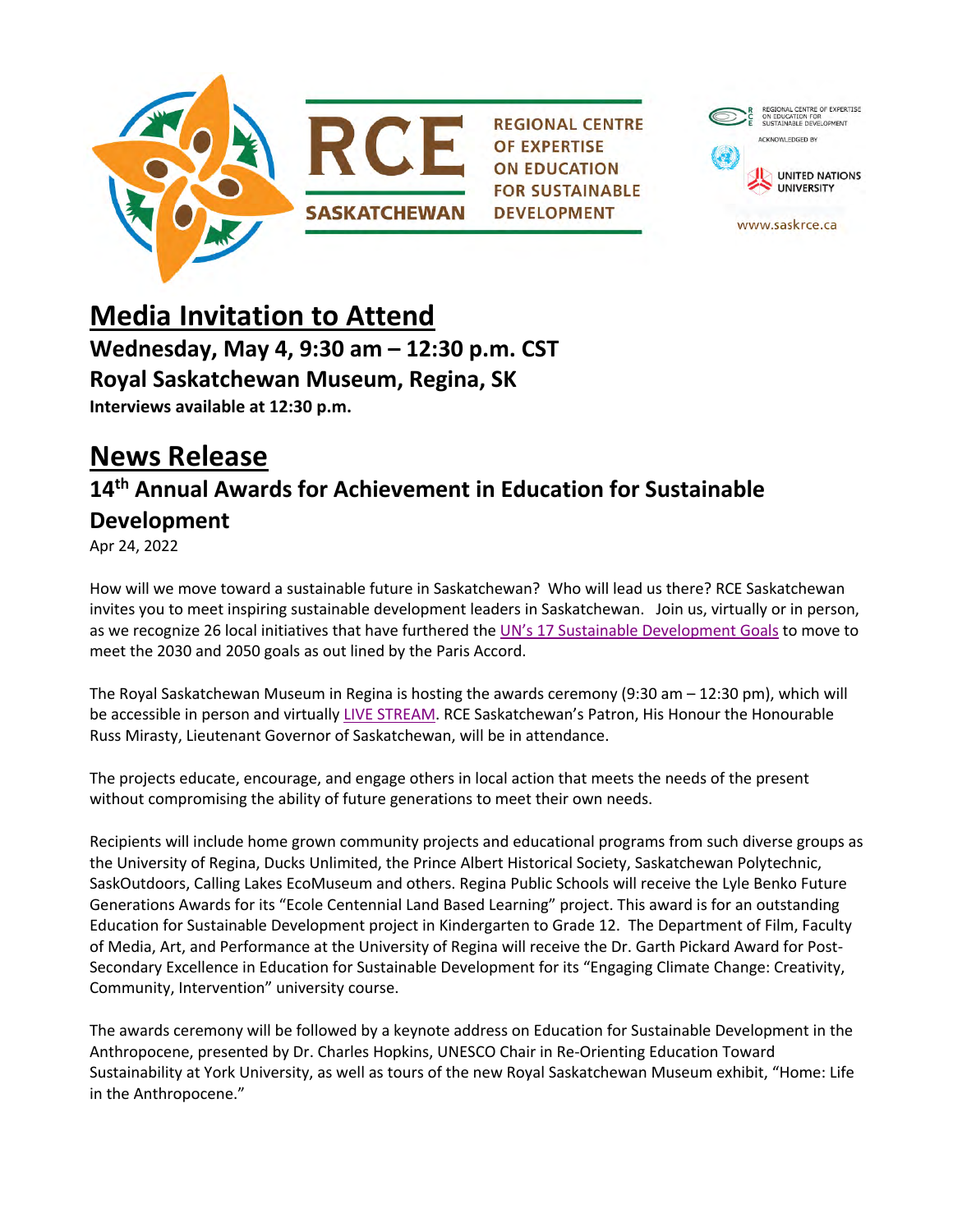RCE Co-Coordinator, Dr. Roger Petry, is proud of the fact that more than 200 initiatives have been recognized since their inception in 2008. "These recipients are so positive, focused, and creative and so deserving of recognition. Our annual awards are the highlight of the year for us."

The public is welcome at the event. Pre-registration is not required.

## **Agenda, May 4, 2022**

- 8:30 a.m. Registration Desk Opens/ Morning Snacks
- 9:30 a.m. Event Start: MC Dr. Roger Petry
- 9:35 a.m. Entrance of Vice-Regal Party
- 9:40 a.m. Elder Lorna Standingready
- 9:50 a.m. Address by His Honour the Honourable Russ Mirasty, Lieutenant Governor of Saskatchewan
- 10:00 a.m. Welcome Addresses and Introduction of Sponsors and Guest
- 10:20 a.m. Awards ceremony
- 11:50 a.m. Special Awards
	- Lyle Benko Future Generations Award
	- The Garth Pickard Award for Post-Secondary Excellence in Education for Sustainable Development
- 12:05 p.m. Presentation to His Honour the Honourable Russ Mirasty
- 12:10 p.m. Keynote Address: [Dr. Charles Hopkins:](https://unescochair.info.yorku.ca/charles-hopkins/) *Education for Sustainable Development in the Anthropocene*
- 12:30 p.m. Lunch Break
- 1:15 p.m. Musical Performance by [Songs for Nature](https://royalsaskmuseum.ca/visit/events/songs-4-nature-adult-winter-songwriting-camp)
- 1:30 p.m. Tours of the Royal Saskatchewan Museum's [Home: Life in the Anthropocene](https://royalsaskmuseum.ca/visit/exhibits/home)

### **For more information:**

- RCE Event organizer: Margret Asmuss, [rcesk.event@gmail.com](mailto:rcesk.event@gmail.com) or (306) 654-2075
- On event day contact Aura Lee MacPherson [a.macpherson@mac-eng.ca](mailto:a.macpherson@mac-eng.ca) for media interviews with award recipients, organizers, and the Royal Saskatchewan Museum
- RCE Saskatchewan: Dr. Roger Petry, [roger.petry@uregina.ca;](mailto:roger.petry@uregina.ca)
- RCE Saskatchewan Web Site: [www.saskrce.ca](http://www.saskrce.ca)
- [What is RCE Saskatchewan Video](https://www.youtube.com/watch?v=UY-toPGjcro&t=69s)
- Live Stream [Link](https://www.youtube.com/watch?v=bh8vkFqmJsU)
- [Royal Saskatchewan Museum](https://royalsaskmuseum.ca)

#### ####

*RCE Saskatchewan is a United Nations University designated Regional Centre of Expertise (RCE) on Education for Sustainable Development (ESD). Each of the over 170 RCEs around the world is a network of individuals, organizations and experts who are committed to using education as a tool for building a sustainable future.*